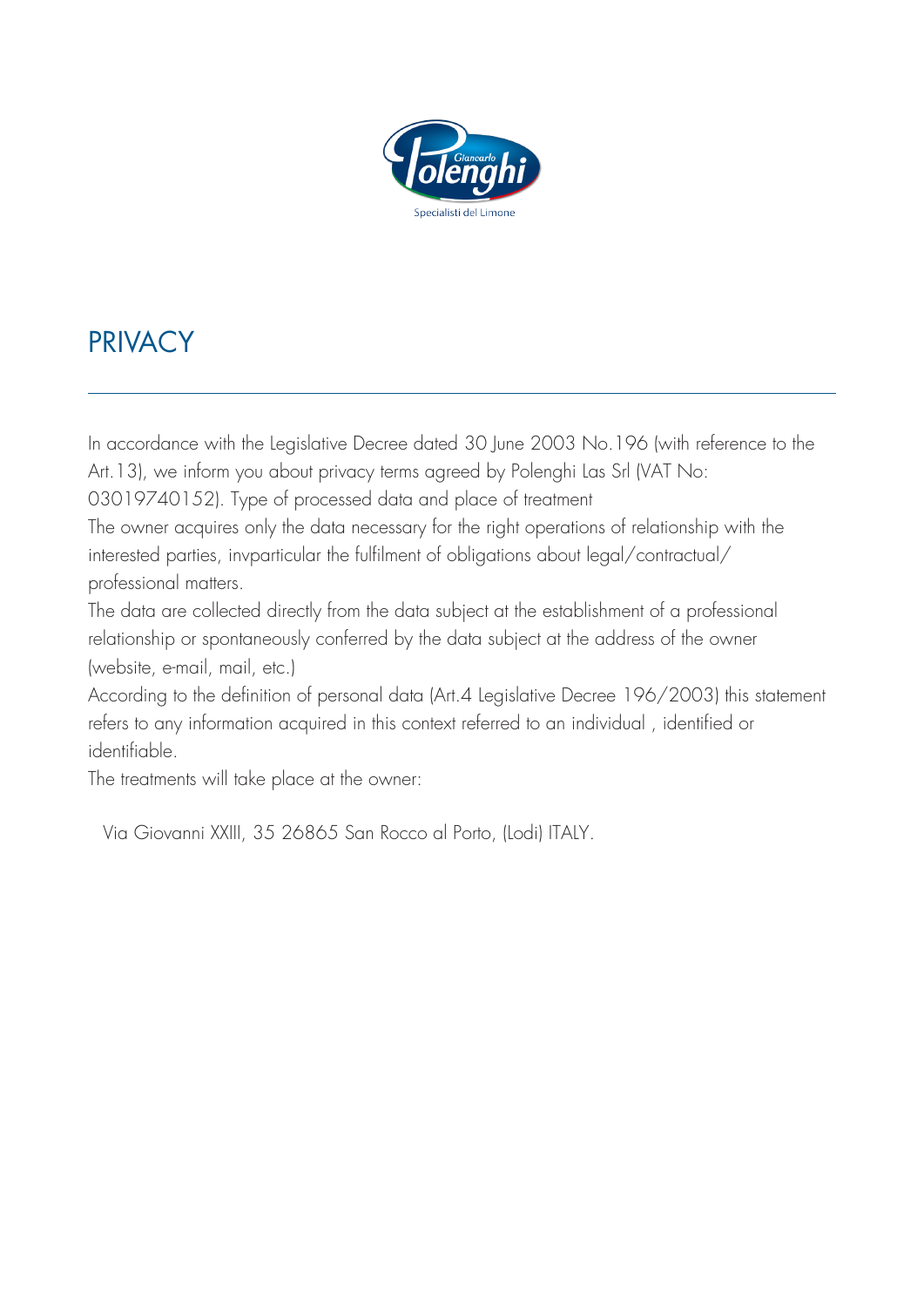

### Aims of treatment

The processing of personal data is carried out only for the right management of the relationship with the parties and relevant obligations ( for ex. requirements prior to the contract procedure referred to the supply of products/services, to execute these and safeguard the relevant credit positions; for the standard domestic needs of operational, managerial and accounting area; to inform properly, to fulfil to any obligation requested by laws or current regulations, in particular in Tax matters, to answer any requests for information or professional candidates).r rispondere ad eventuali richieste di informazioni o candidature professionali dell'interessato).

### Method of treatment

The data processing may consist not only in the collection, but also in the recording, storage, modification,communication, cancellation, diffusion and cession; this can be done both through printed form and with the help of computer and electronic devices, as requested and with proper tools to enable an adequate level of security and privacy of the data.

### Communication and data diffusion

Data may be processed by the staff, when authorized by a letter of engagement, according to the methods required by Legislative Decree 196/2003 and received by special written instructions.

Data may be disclosed to third parties to fulfill obligations required by law or a contract which the party is part of or for administrative, financial or business requirements (in case do not prevail the rights and Fundamental Freedoms, dignity or a legitimate interest of the data subject). Everyone involved may require at any time , without formalities the list of third parties who may have access to data ( as Officers, Representatives or autonomous Licensees of the treatment).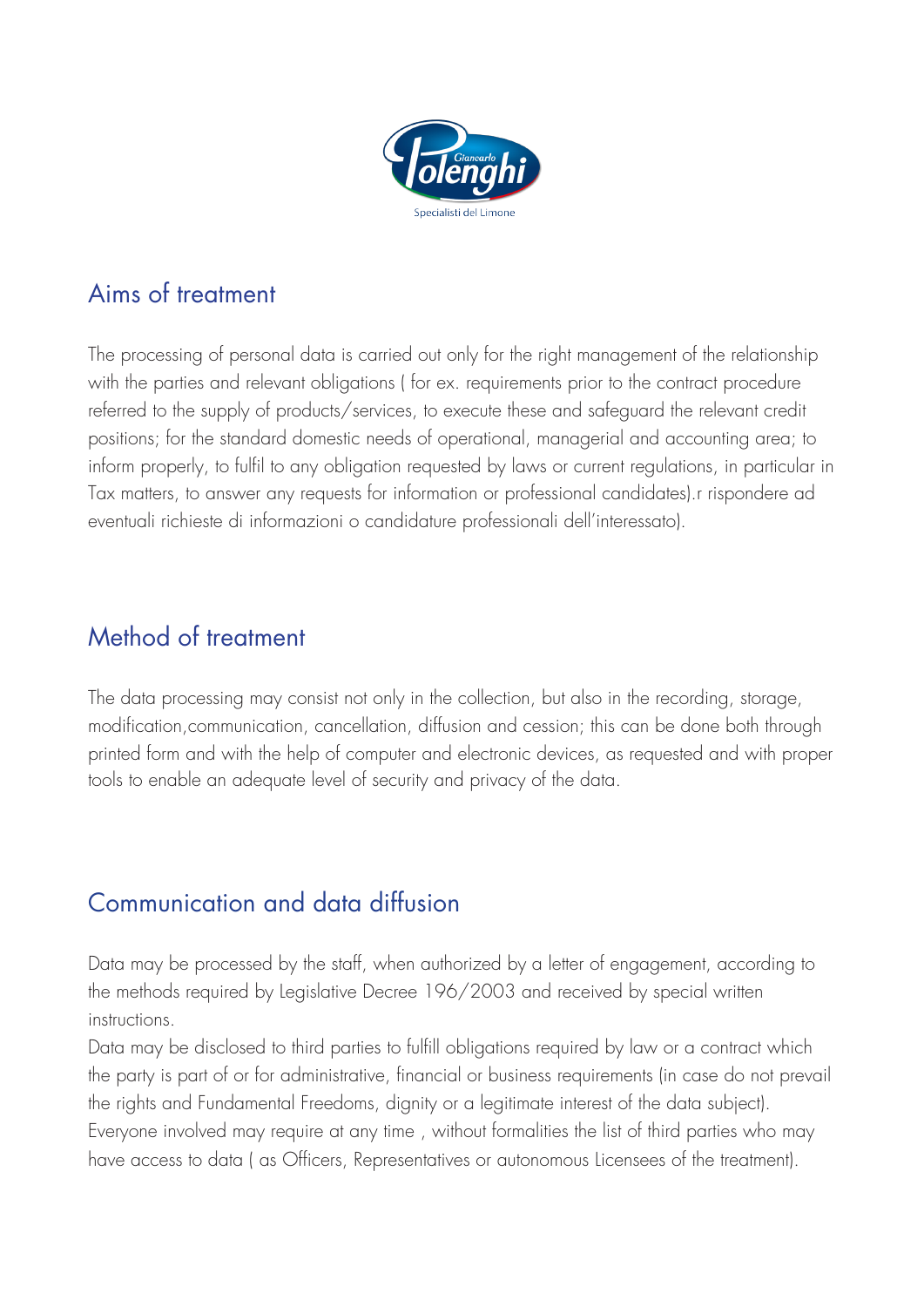

## Rights of the data subject

We inform you regarding these data, the data subjects can exercise the rights under Article 7 and further Legislative Decree 196/2003, in particular have the right to access its personal information, ask for the adjustment, updating and cancellation, when incomplete, wrong or collected in breach of the law, as well as oppose their processing for legitimate reasons.The data subject can exercise these rights by contacting the Owner at the following addresses: +39 (0) 377 569120 Fax +39 (0) 377 56943366 www.polenghigroup.it

#### Owner and Responsible of Data treatment

Owner and Responsible of Data treatment We confirm you the Owner of the Treatment is the company, which can be required a list of possible Officers appointed (Art. 29).

### Data collection and consent to treatment

The data collection for the explained purposes in this document is necessary, as the establishment of a professional/contractual relationship requires the processing of personal data.Therefore the failure of the data collection will make impossible the establishment of the professional relationship with the Owner and the supply of the requested products/services. The processing of data acquired and used according to the specifications of this information document does not require the acquisition of consent by the data subject, under Articles 23 and 24 Legislative Decree 196/2003.

In case personal data are requested for purposes different from those specified in this document, it will be given a proper

information document and required, if necessary, a specific informed consent.